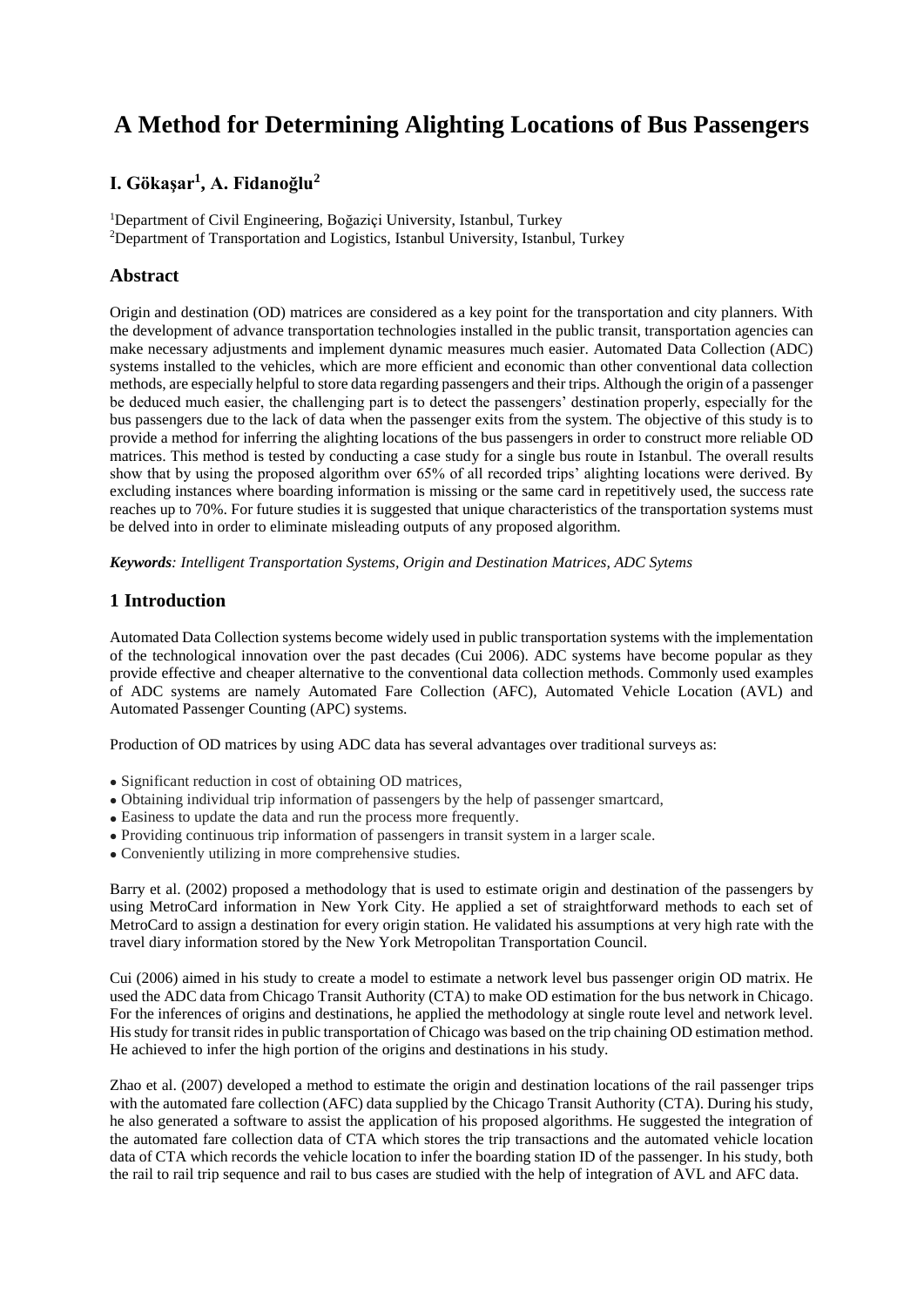Wang (2010), made OD estimations with the case studies for several routes in London. In the inference of boarding location, similar to Zhao (2007), he combined the iBus data of the buses and the Oyster data of the passengers. These two data consist of the AVL and AFC data, respectively. He also used the similar algorithm with previous studies to estimate the alighting locations in London. After the inference of alighting and boarding location of the passengers using the studied routes, he further analyzed the interchange times. He questioned the appliance of a fixed temporal threshold for the consecutive trips to be identified as linked trips. He stated importance of in-vehicle travel time and route headways in determining of interchange time and study the interchange times of the trips in his London case study.

With the new technologies used in our daily lives, further opportunities become feasible for estimating the OD matrices. Iqbal et al. (2014) used mobile phone call detail records and some traffic count data to construct the OD matrices. They use mobile phone data of over 2.5 million of users in Dhaka, Bangladesh. Travel characteristics of the passengers are derived from the mobile phone data while the traffic scenario is constructed upon the traffic count data. Alexander et al. (2015) also used phone call detail records to estimate OD matrices for the passengers live in Boston metropolitan. They validated their technique through local and national surveys. Jiang et al. (2013) and Schneider et al. (2013) showed that daily travels of the passengers deducted from the mobile phone data give similar results with the household surveys at individual level. Bonnel et al. (2015) developed OD matrices upon the dataset produced by mobile phone operators. The dataset includes communication events, handover and location area up-date information of mobile phone users in Paris Region. From the spatio-temporal trajectory of the users, travels of the passengers are derived.

## **2 Methodology**

In this analysis, origin and destination matrices are constructed for the selected bus route only. The boarding and alighting locations of the passenger in the studied route are inferred in this study. For global origin and destination matrix the proposed algorithm should be used for every single trip of that passenger.

The municipality records the boarding locations in AFC data; therefore, the boarding locations of the particular passenger were derived from AFC data only. Cui (2006), Zhao (2007) and Wang (2010) made the origin inference for the passengers by integrating the AVL data and the related AFC data recorded in the systems in their studies. The AVL data of the buses operate in the studied route could be provided only for a small portion of trips. Therefore, AVL data is used in this study only when a direction error is found for the inferences made. One example is illustrated in [Table 1.](#page-1-0) For the specific bus (C-1722) at the given time, the boarding location is recorded as Kısıklı in the AFC dataset. On the other hand, when the relevant recorded coordinates in AVL data is located in the map it is found that the closest stop for this coordinates is Dostluk Parkı bus stop.

|                     |         |          |                  | Stop Name from |
|---------------------|---------|----------|------------------|----------------|
| Date                | Stop ID | Bus No   | <b>Stop Name</b> | GPS of Bus     |
|                     |         |          |                  | <b>DOSTLUK</b> |
| 15.09.2014 18:40:23 | A0291A  | $C-1722$ | <b>KISIKLI</b>   | <b>PARKI</b>   |
|                     |         |          |                  | <b>DOSTLUK</b> |
| 15.09.2014 18:40:26 | A0291A  | $C-1722$ | <b>KISIKLI</b>   | <b>PARKI</b>   |
|                     |         |          |                  | <b>DOSTLUK</b> |
| 15.09.2014 18:40:28 | A0291A  | $C-1722$ | <b>KISIKLI</b>   | <b>PARKI</b>   |

<span id="page-1-0"></span>**Table 1.** Recorded Boarding Location in AFC Data and Calculated Boarding Location from AVL Data.

Zhao (2007), Cui (2006), Trepanier *et al.* (2007) and Wang (2010) all made the same assumptions for the inference of destination methodology as:

Passengers don't use private transportation modes between the recorded trips.

 The distance between alighting location of the previous trip and the boarding location of the next trip cannot exceed predetermined level for these consecutive trips to be considered as transit trips.

Passengers return to boarding location of their first trip with their last trip on that day.

First two assumptions are made in the interchange method which is used to infer the alighting location of the trips with interchanges to other routes. With the help of these two assumptions, boarding location of the next trip is considered as the alighting locations for the previous trips. This method is called as Interchange or Next Trip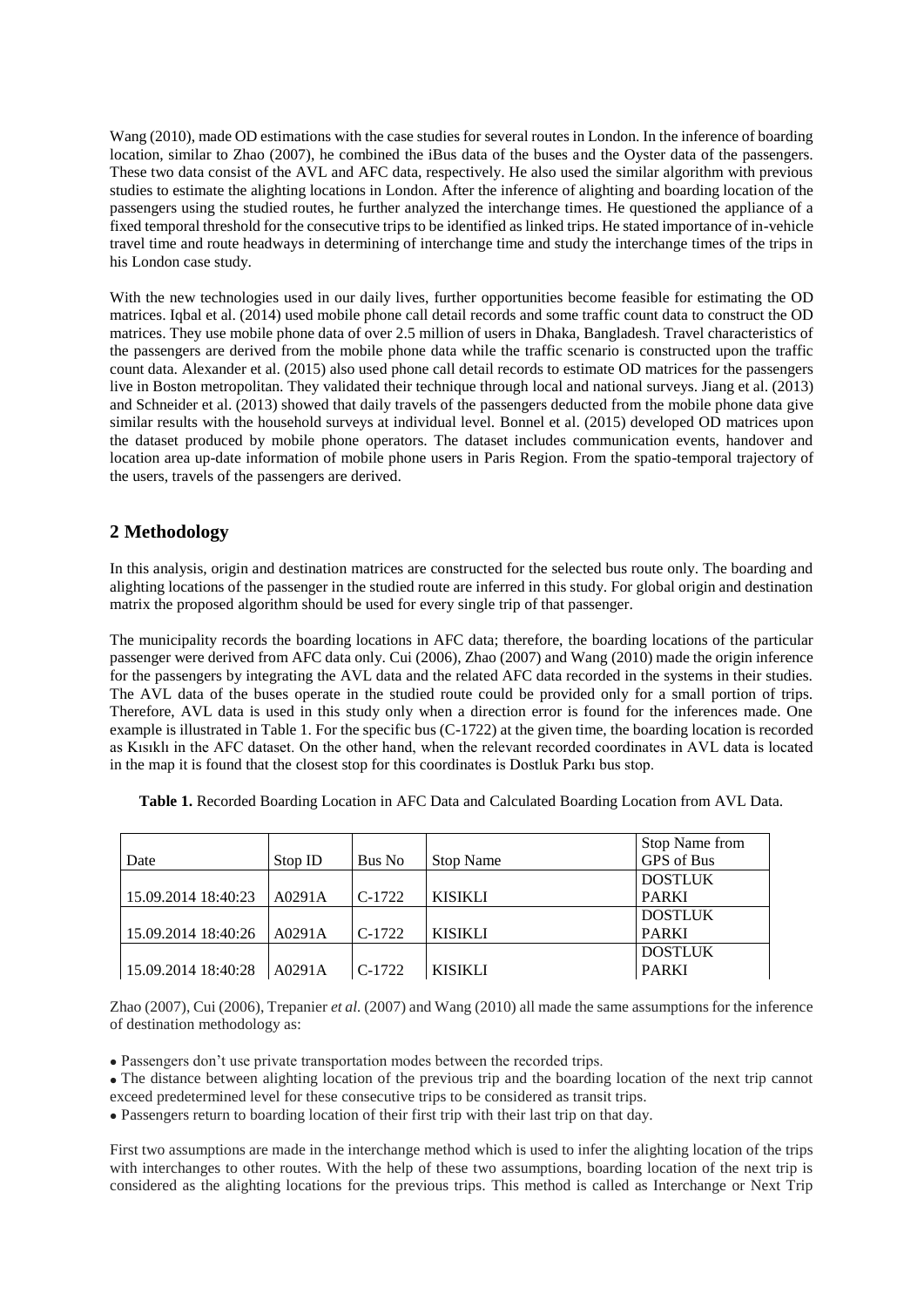Method. On the other hand, for the last trips of the days, the third assumption is also taken into consideration and the first trip of the day is taken as the next trip of the studied trip. By this way, passengers are assumed to come back to the location where they start their first trip on the day. For the last trips of the day, other assumptions used in the interchanges above are also still valid. This method is named as Last Trip Method.

Wang (2010) showed the process for destination inference in his study with [Figure 1](#page-2-0).



**Figure 1.** Process for Destination Inference (Wang 2010).

<span id="page-2-0"></span>In this study; however, the methods used in the previous studies for both interchanges and last trips were modified in the proposed methodology. The process carried out in this study for the inference of alighting locations can be summarized as:

- Next trips of the studied trips are found.
- In terms of their next trips, trips were classified into groups.

For the trips which have no other trip on the analyzed days, no alighting location is inferred.

 For the trips which have a next trip in 2 hours, boarding location of the next trip is checked in terms of the distance to the stops of studied route. If distance to the closest stop of the studied route is below some specified limit or the next trip is made at one of the stops in the route of studied trip, then these stops are considered as the alighting location. In this group, destinations of the main possible routes which is assumed to be missing in the ADC data are also taken into account and the closest stop of the studied route to the origins of these trips are taken as the alighting location if the next trip is made at the location near the destination of these main routes. For this cluster, if at the end of alighting inference, direction error occurs then recorded direction of the studied trip is changed. These additional two assumptions are made for the trips in this group because of the short time interval between the consecutive trips.

 For the interchanges made beyond 2 hours, the same procedure with the previous item is followed. However, for the trips in this group the missing trip assumption and the correction in direction are not made. This is because the time interval between the trips are relatively long and the passenger can reach to his/her recorded next boarding by using different routes.

 For the interchanges made in the same buses are studied in a different group to detect the repetitive use of the same smartcard. If the passenger makes his/her next trip in 60 minutes at the same direction and bus then it is assumed that the cardholder use his/her smartcard for another passenger. Hence for these records no alighting location is inferred.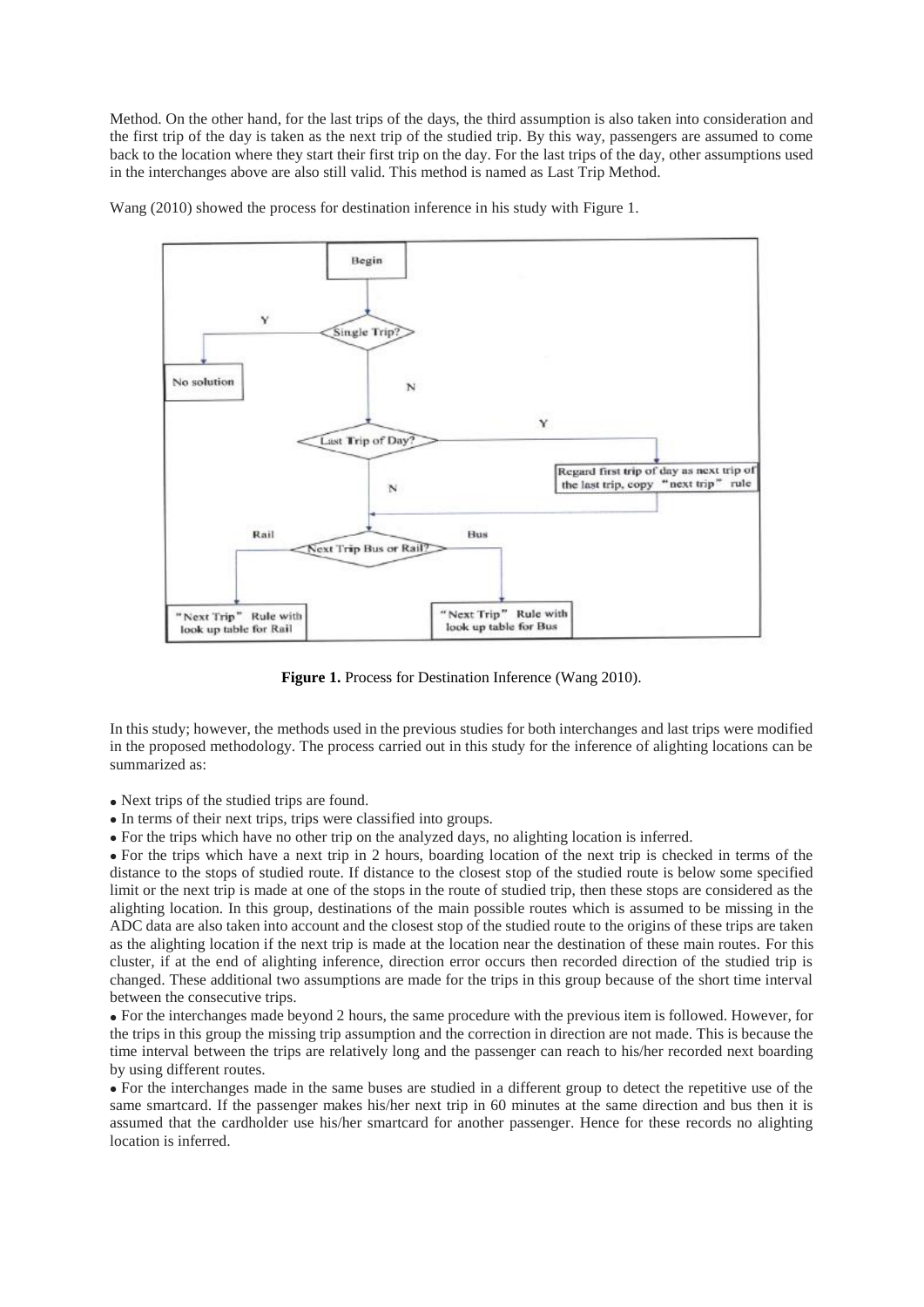For the trips which are the last trips of the day, boarding location of the first trip is checked whether it is one of the studied route's stations or close enough to the stations of the studied trips. If it is below limits, as in the previous studies also, the boarding location of the first trip of the day is taken as alighting location of the last trip.

 For the trips which are last trips of the day and no result found with the methods described in the previous item another method is proposed in this study. Since the next trip of all trips are found at the beginning of the study, next trips of these trips are analyzed in terms of their day. If the next trip is made on a day close enough to the day of studied trip then the same procedure used for trips in interchange after 2 hours cluster is applied to infer the alighting location. By this method, many of the trips which are not studied in the methods suggested in the previous studies can be analyzed further. For example, as it is seen in the process for destination inference in Wang's (2010) study for single trips which have no other trips on that day, no result can be inferred. However, with the help of proposed method, further analysis can be made for these trips also. But, it should be noted that the number of days between the day of the studied trip and next weekday is taken as the limits for the difference between the day of studied trip and the next trip. The next trip day must satisfy this rule.

## **3 Istanbul Case Study**

## **3.1. Characteristics of 11 L (Bulgurlu-Uskudar) Route**

11 L (Üsküdar-Bulgurlu) bus route which runs between Üsküdar and Bulgurlu in the Anatolian part of İstanbul is selected for the analysis. Total length of the route is 9-10 km for each direction with 12 minutes headways during early mornings and 15 minutes daytime headways. 11 L route is analyzed in this study because of the following reasons:

 This route runs between the location, mainly consisting of residences and the location which is the one of the most commonly visited places in İstanbul. Therefore, in this route not only the commuters but also the irregular users of this route are expected to be recorded.

 The route has intersections with Metrobüs BRT line, Marmaray subway and the ferries runs in the Bosphorus between the Anatolian and the European part of the İstanbul. These are commonly used public transportation systems in İstanbul. By analyzing the 11 L route, the interchanges to these main routes can be studied.

 Since Üsküdar is a location which has many historical places and shopping centers, it is quite possible to make comments about the interchanges in the location with these features after the analysis of 11 L route.

Buses in 11 L route start their trips in Esatpaşa to Üsküdar direction. After reaching the Üsküdar they turn back to Bulgurlu direction and finish their trip in Esatpaşa. They make a ring trip which means they don't stop and wait in Üsküdar stations. Kültür Merkezi bus stop is not included in the bus stop list for Üsküdar direction. However, it is known that Kültür Merkezi bus stop is located in the both direction of 11 L and the 11 L buses stops at this stop in the trips to Üsküdar direction. For this reason in this study inference of Kültür Merkezi bus stop as alighting location in Üsküdar direction is taken as a valid inference. However, since there is no boarding records for Kültür Merkezi in ADC data to Üsküdar direction, boardings made at this stop couldn't be inferred.

## **3.2.ADC Data Analysis**

In this study, ADC data of 11 L for September 15-23, 2014 is used. A sample from data is shown in Table 2. ADC data mainly contains;

- Date; which is the date and time in second precision.
- Route: is the name of the line that ADC data records.
- ID; is the unique ID number for each smartcard.

 Type of Ticket; is the type of smartcard given to the passenger according to his/her status in terms of age, education, etc.

• Stop ID; is the unique ID of each bus stops for each direction.

 Gate No; is the unique ID of bus travels in that route. Since in ferries, Metrobüs and subways fares are collected in stations, "Gate No" refers to stations in these transportation systems.

• Name of Stop; is the name of each bus stop. There is no "Stop ID and Name of Stop" information for ferries, Metrobüs and subways because of the explained reason.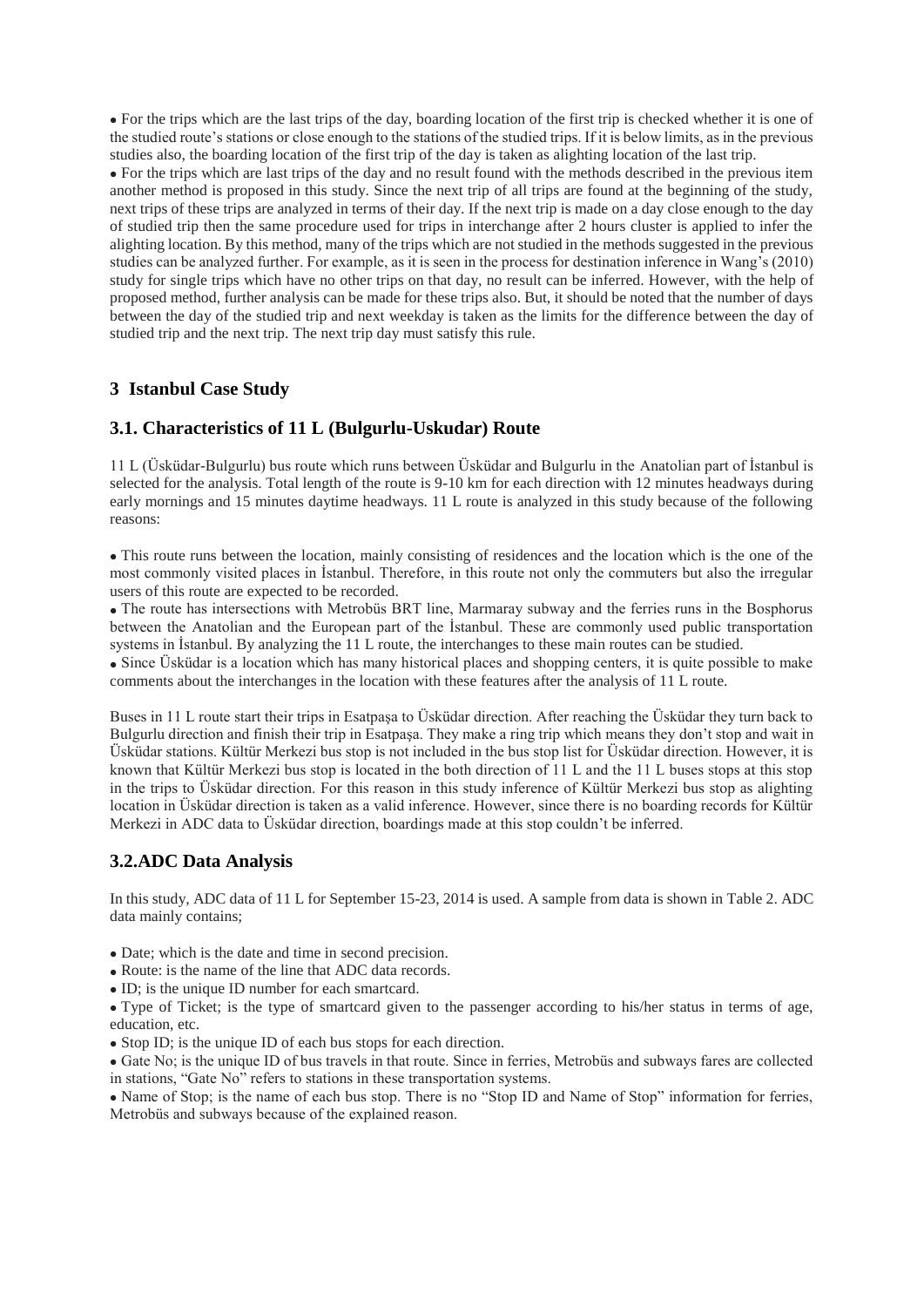| English                | Turkish       | Data                                 |  |
|------------------------|---------------|--------------------------------------|--|
| Date                   | Tarih         | 15.09.2014 06:01:33                  |  |
| <b>Operation Group</b> | Operatorgrubu | Özel Halk Otobüsü                    |  |
| Operator               | Operator      | Otobüs A.Ş.                          |  |
| Route                  | Hat           | 11L                                  |  |
| ID                     | medyaserino   | 046***************                   |  |
| Type of Ticket         | BiletTipi     | Indirimli Bilet /<br>Discount Ticket |  |
|                        |               |                                      |  |
| Type of Fare           | GecisTipi     | Kontürlü / With Credit               |  |
| Type of Interchange    | AktarmaTipi   | Normal / Normal                      |  |
| Stop ID                | DurakId       | A0424B                               |  |
| Gate No                | KapiNo        | $C-1709$                             |  |
| Name of Stop           | NoktaAdi      | AÇAN SOKAK                           |  |

ADC data of 11 L for September 15-23, 2014 have 13.530 records while ADC data which contains the information about 11 L and other trips have 69.195 records for that period. Both datasets are used for this study.

## **3.3.Inference of Alighting Locations**

To start the analysis, first very next trip of every single 11 L trips is extracted from "All Trips" dataset. The information about the date, stop name, stop ID, route name and gate no are taken from the dataset and named as "Next Trip" of the relevant 11 L trips. After extracting all next trips, 11 L ADC dataset is clustered to perform the analysis with different assumptions.

| Type of 11 L Trips      | Number of Trips | $\%$ |
|-------------------------|-----------------|------|
| Interchange in that day | 6849            | 51%  |
| Last trip of the day    | 5067            | 37%  |
| Single trip in that day | 1533            | 11%  |
| Single trip in all days | 81              | 1%   |
| Total                   | 13530           | 00%  |

**Table 3.** Type of 11 L Trips and Their Percentages.

#### **4 Proposed Algorithm**

Methodology used in this study is based on the several assumptions described in the previous studies like Cui (2006) and Wang (2010). Some additional assumptions are made in this study to improve the previous methods. The proposed algorithm is deemed to give accurate results in the inference of alighting locations of the trips with the consideration of key points stated below:

 In the search for closeness of the next boarding in the interchanges made within 2 hours, look up table for the closest stops should be generated with the consideration of possible missing trips.

Threshold for the maximum walking distance should be determined for the studied routes before the analysis.

• For the steps of the algorithm introduced to detect the repetitive use of the same smartcard, temporal threshold (1 hour in this study) should be determined according to the minimum duration of the route for a single round.

The proposed algorithm starts with the initial step that checks whether there is any other trip of the passengers being evaluated. If there is not any other trip of those passengers on studied days, then no inference can be made.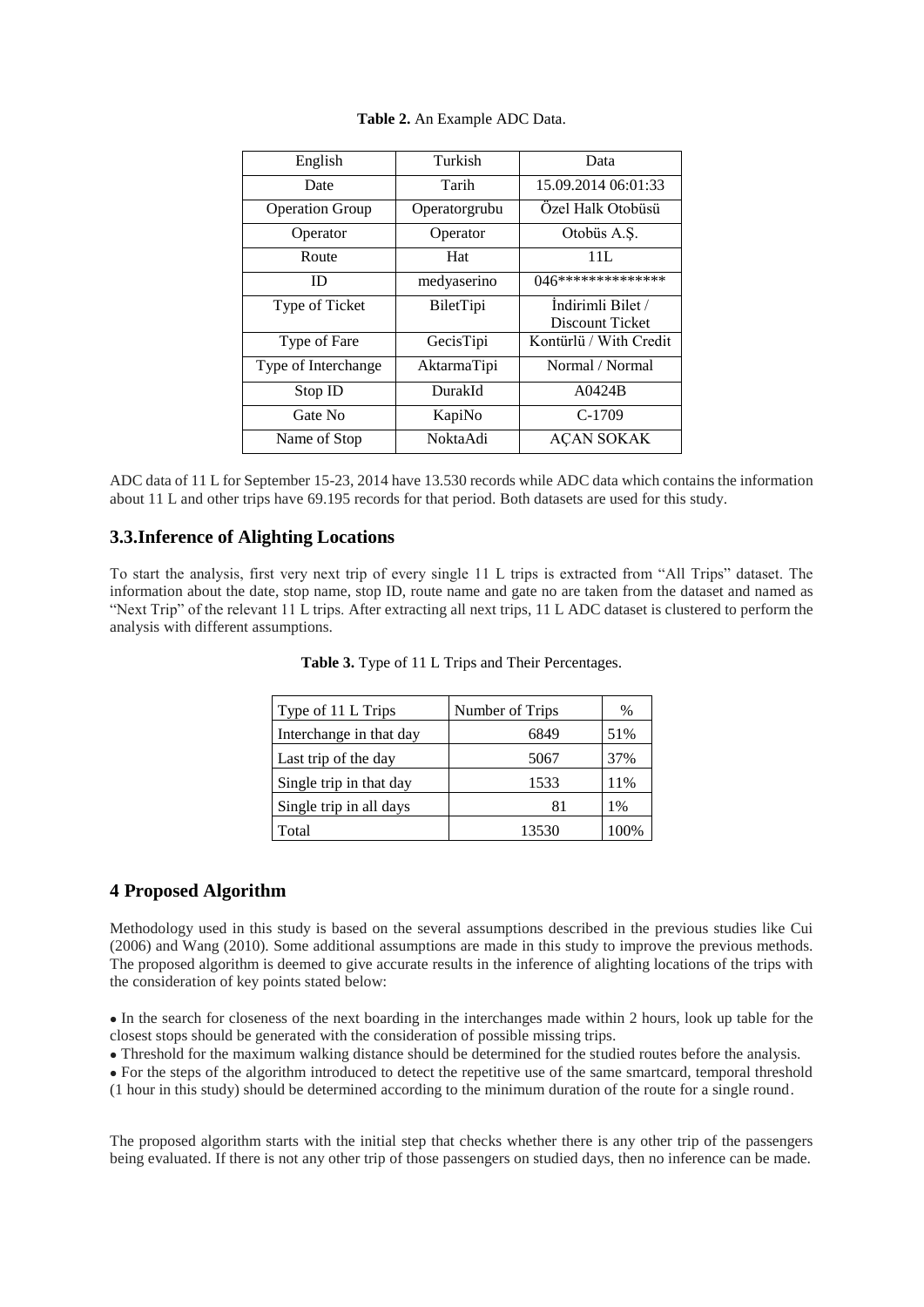For repetitive use of the same smartcard, the algorithm checks the first next trip to determine whether it is a repetitive use of the same smartcard. If it is so, then the algorithm goes back in the process and finds the next record of that passenger. This goes until finding the real next trip that passenger made after the studied trip. The proposed algorithm also checks in its second step whether the studied trip is actually the repetitive use of the same smartcard. For this, algorithm asks the previous trip of the studied trip with the same conditions. If the previous trip of the studied trip made under the given conditions, then it is concluded that the studied trip is the repetitive use of the same smartcard and no inference is made for the studied trip. This step is introduced to eliminate the misleading alighting inferences for the passengers who used other passengers' smartcard.

After pinning down the repetitive uses of the same smartcard, the algorithm checks whether it is the last trip of the day or there is any trip after that. According to the type of the studied trip algorithm goes whether last trip part or interchange part.

Both in the last trip and interchange inferences, the algorithm first checks the closeness of the inferred alighting location. If it is close enough to the studied route then the algorithm proceeds and checks whether the boarding stop and the inferred alighting stop are the same or not. If they are the same, there is obviously no result. If not, the algorithm further checks for the direction error. The direction error means that inferred alighting location is not on the route of recorded direction.

In the last trip section, the proposed algorithm goes to the step where the day of next trip is checked for the trips that no inference could be made from the first boarding of the passenger on that day. After that, the same procedure as described in the previous paragraph is followed.

The interchange portion of the proposed algorithm is different from the previous algorithms in the literature in that it changes the recorded direction of the studied trip if a direction error occurs for the trips which have an interchange in 2 hours.

## **5 Inferred Origin & Destinations**

With the modifications to the previous algorithms proposed in this study, the inference process gives very fulfilling results as shown in Table 4. The total number of studied 11 L trips is 13,304. This number reaches to 13,530 with the inclusion of the examined 11 L trips of the passengers that have no other trips in the studied days and the 11 L trips which have no boarding information in their next trip. Total of 8,812 out of 13,304 11 L trips, the alighting locations are inferred. For 65.13% of all 11 L trips ODs are successfully inferred. This rate increases to 66.24% when the 11 L trips, not studied, are excluded.

| Reason of Error                    | Total   | Percentage          |
|------------------------------------|---------|---------------------|
| Direction Error                    | 1,229   | 9.24%               |
| Missing STOP ID In 11 L Trip       | 624     | 4.69%               |
| Same Stop                          | 440     | 3.31%               |
| Interchange Stop Is Not Close      | 1,329   | 9.99%               |
| <b>Repeated Records</b>            | 507     | 3.81%               |
| First Stop Of The Day Is Not Close | 29      | 0.22%               |
|                                    |         |                     |
| Day Of Next Trip Is Not Close      | 334     | 2.51%               |
|                                    | Results |                     |
| Inference OF Alighting             | 8,812   | <b>Success Rate</b> |
| Total Studied 11 L Trips           | 13,304  | 66.24%              |
| Total 11 L Trips                   | 13,530  | 65.13%              |

#### **Table 4.** Overall Inference Results.

As an example of the outputs of the study, Figure 2 is given, where the number of boardings and alightings in every stop in Bulgurlu Direction are shown. The figure shows the aggregated numbers of passengers in every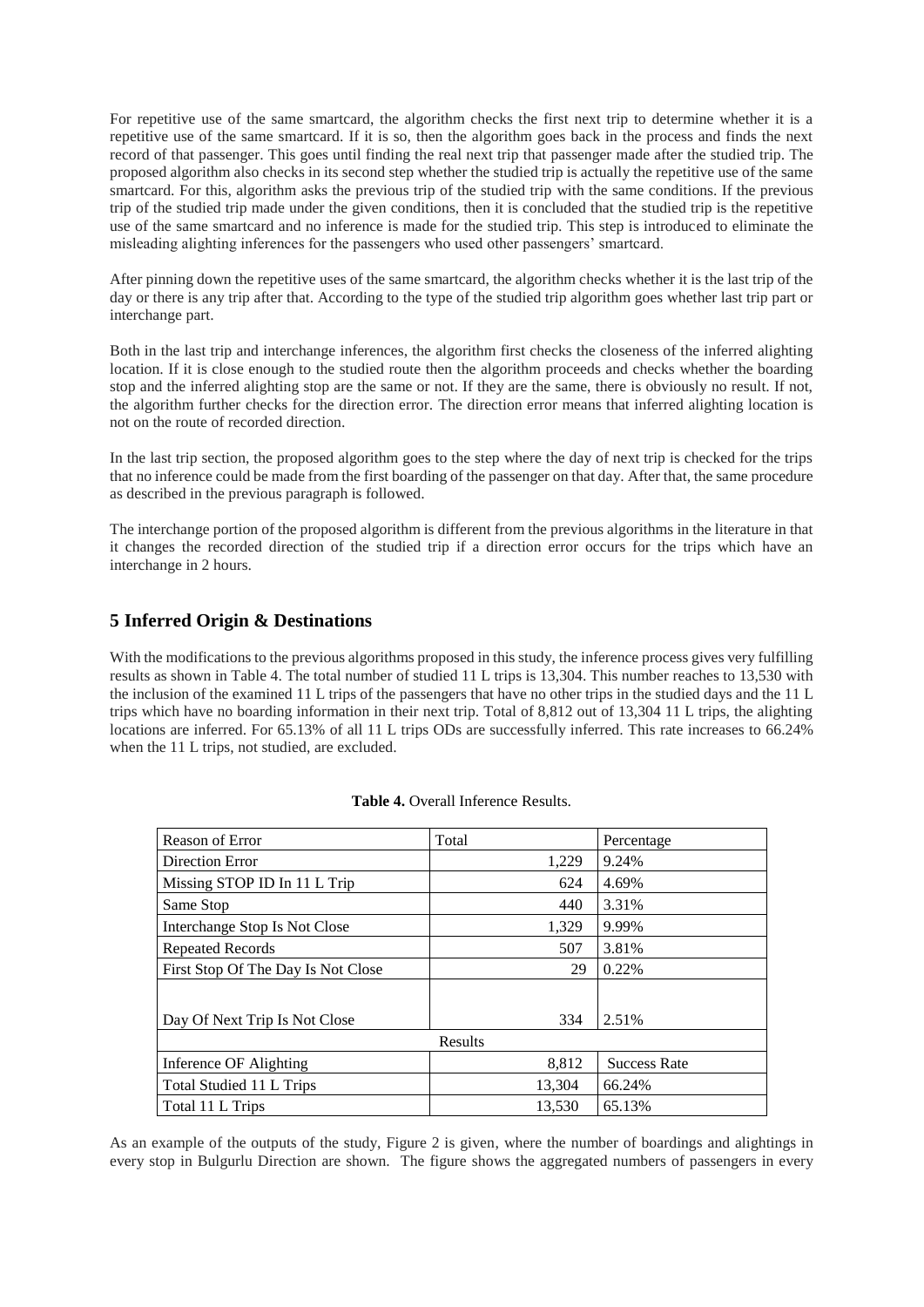stop. However, from the proposed algorithm, boarding and alighting location of each passenger can be derived at individual level.



**Figure 2.** The Number of Boarding and Alighting at Each Stop of 11 L Route in Bulgurlu Direction

## **5.1.Inference Rates of Methods**

In this study, mainly two clusters are introduced, namely 11 L trips with interchanges in that day and the 11 L trips as the last trips of that day. Inference rate of the interchange cluster is found to be much higher than the last trip cluster, because it is easy to track the passenger in interchange cluster with his/her next trip. On the other hand, the last trip rule applied at the first step of last trip method is based on the assumption that a passenger returns his/her first boarding location with his/her last trip. This requirement couldn't be met for most of the 11 L trips in the last trip cluster. Hence, to analyze these trips another method used at second step is introduced. This method uses the next trip of the passengers on the upcoming days to infer the alighting location for the last trip of the day with certain assumptions.

It is hard to track the passenger after his/her last trip of the day. Also, the possibility of the passenger to be recorded in his/her next trip on the next days in a different location is quite high. Therefore, the proposed algorithm successfully worked for only small portion of the trips.

## **6 Conclusions**

OD matrices with wide-range of usage can help transit agencies to improve the quality of transportation systems, in several aspects. With the information of origins and destinations of the passengers, transit planners can detect the critical and mostly used interchange stations. With the help of this information, required improvements can be introduced into these locations.

If the OD matrices are generated on the network level, they also give very useful outputs. For instance, passenger flows during any day can be explained by the results found in the generation of ODs for transit ridership. These results can be used by not only transit planners but also the city planners. To monitor the origin and destination of the passengers directly gives the very informative data to detect the residential locations and the locations mainly consisting of the work places. With this information, city planners can improve their decision making process about the possible locations of the planned new industrial zones or the new residential areas.

In this analysis OD estimation for a single route in İstanbul is made. With the help of previous studies about this topic, basic assumptions were taken to infer the alighting locations of the studied trips of September 15-23, 2014.